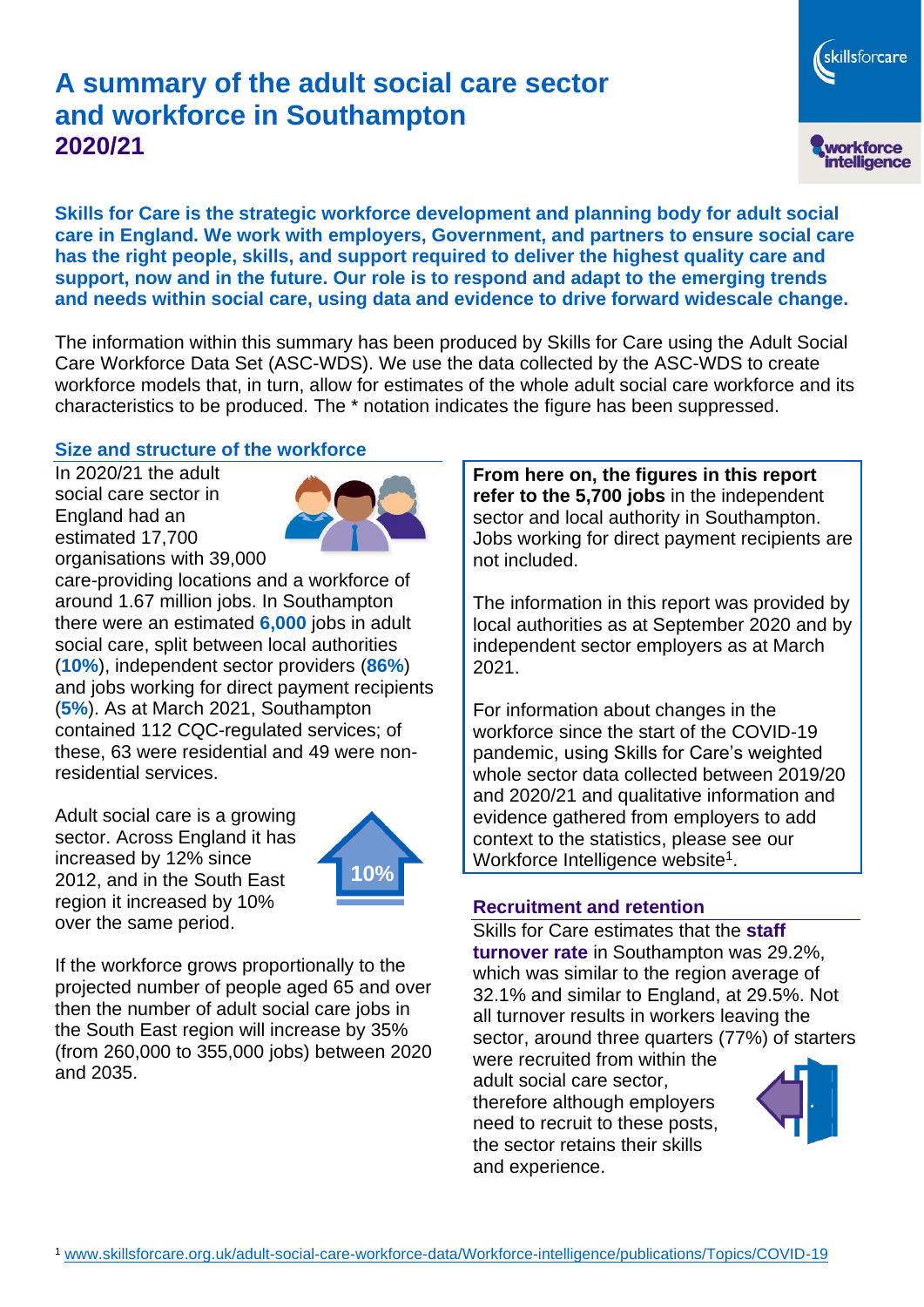Adult social care has an experienced 'core' of workers. Workers in Southampton had on average **8.1 years of experience in the sector** and 81% of the workforce had been working in the sector for at least three years.

Using both workforce intelligence evidence and our links with employers and stakeholders across England, we know that recruitment and retention is one of the largest issues faced by employers. We have many resources and tools available to help, for example the 'Values-based recruitment and retention toolkit'<sup>2</sup> and 'Seeing potential: widen your talent pool'. <sup>3</sup> For more information please visit: [www.skillsforcare.org.uk/recruitment-retention](http://www.skillsforcare.org.uk/recruitment-retention)

## **Employment information**

We estimate Southampton had **5,700** adult social care jobs employed in the local authority and independent sectors. These included 450 managerial roles, 250 regulated professionals, 4,300 direct care (including 3,700 care workers), and 750 othernon-care proving roles.

The average number of **sickness days** taken in the last year in Southampton was 10.0, (8.7 in South East and 9.5 across England). With an estimated directly employed workforce of 5,400, this would mean employers in Southampton lost approximately **53,000 days to sickness in 2020/21**. In England levels of staff sickness have nearly doubled over the course of the pandemic between 2019/20 and 2020/21, in total around 6 million extra days were lost to sickness than in the year before.

Around one third (34%) of the workforce in Southampton were on zero-hours contracts. Around two thirds (62%) of the workforce usually worked full-time hours and 38% were part-time.

# **Chart 1. Proportion of workers on zero hours contracts by area**

**England** South East **Southampton** 



# **Workforce demographics**

The majority (81%) of the workforce in Southampton were female, and the average age was 42 years old. Workers aged 24 and



under made up 12% of the workforce and workers aged over 55 represented 23%. Given this age profile approximately 1,300 people will be reaching retirement age in the next 10 years.

Nationality varied by region, in England 83% of the workforce identified as British, while in the South East region this was 77%. An estimated 83% of the workforce in Southampton identified as British, 9% identified as of an EU nationality and 8% a non-EU nationality, therefore there was a similar reliance on EU and non-EU workers.

## **Pay**



Table 1 shows the full-time equivalent annual or hourly pay rate of selected job roles in Southampton (area), South East (region) and England. All figures

represent the independent sector as at March 2021, except social workers which represent the local authority sector as at September 2020. At the time of analysis, the National Living Wage was £8.72.

#### **Table 1. Average pay rate of selected job roles by area**

|                                 | <b>England</b> | Region  | Area    |
|---------------------------------|----------------|---------|---------|
| Full-time equivalent annual pay |                |         |         |
| Social Worker <sup>t</sup>      | £37,100        | £37,500 | £42,900 |
| Registered nurse                | £33,600        | £35,000 | £34,500 |
| Hourly pay                      |                |         |         |
| National Living<br>Wage         | £8.72          | £8.72   | £8.72   |
| Senior care worker              | £10.00         | £10.22  | £10.51  |
| Care worker                     | £9.29          | £9.46   | £9.75   |
| Support and<br>outreach         | £9.53          | £9.62   | £10.06  |

†Local authority social workers only.

Please note that pay varies by sector, with local authority pay generally being higher than independent sector pay.

[www.skillsforcare.org.uk/vba](http://www.skillsforcare.org.uk/vba)